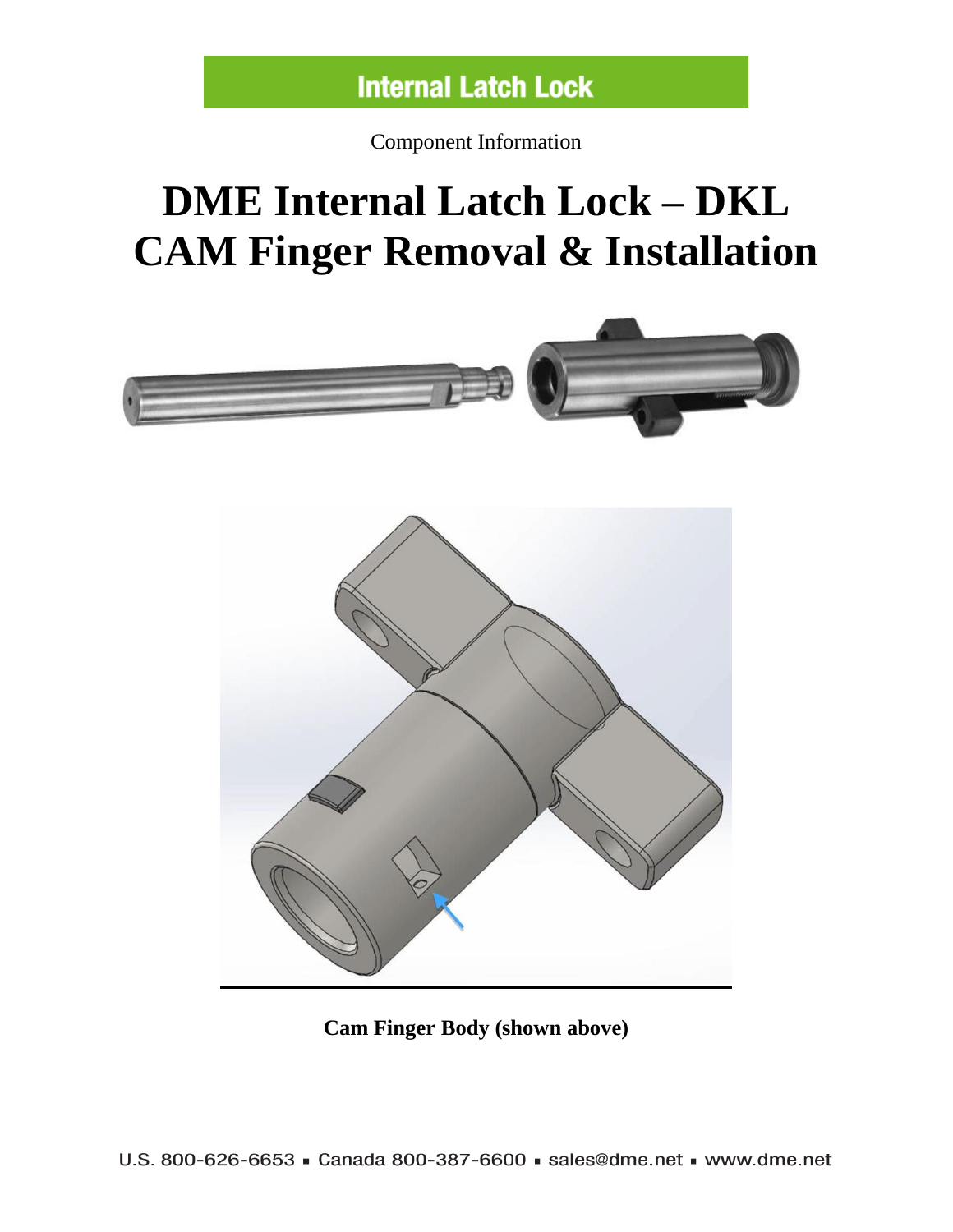Component Information

# **DME Internal Latch Lock – DKL**

## **REMOVAL OF CAM FINGERS**

#### Step 1

#### **See NOTES below before proceeding.**

Disassemble DKL so you have Cam Finger Body with Cam Fingers. Firmly retain Cam Finger Body. (**DO NOT USE VISE**) Align punch with Cam Finger in Cam Finger Body. Punch is struck firmly and quickly with a hammer.

#### Step 2

The Cam Finger is knocked toward inside diameter region of Cam Finger Body. (The Cam Finger pushes against the Locking Pin.)

### Step 3

A portion of Locking Pin is cleanly sheared off and travels with the moving Cam Finger toward the inside diameter of the Cam Finger Body.

### Step 4

Both the Cam Finger and broken piece of Locking Pin drop into the inside diameter of the Cam Finger Body. Remove existing Locking Pin and Rubber Spring. Proceed to next Cam Finger.

### **NOTES:**

- **Cold rolled, low carbon steel or brass must be used as a removal punch to avoid damaging the Cam Fingers and/or the Cam Finger Body.**
- **The contact surface of the punch (where it rests against the Cam Finger) should be profiled with a curved surface and be smaller than the Cam Finger surface.**
- **Ensure the Cam Finger Body is firmly retained before attempting Cam Finger removal.**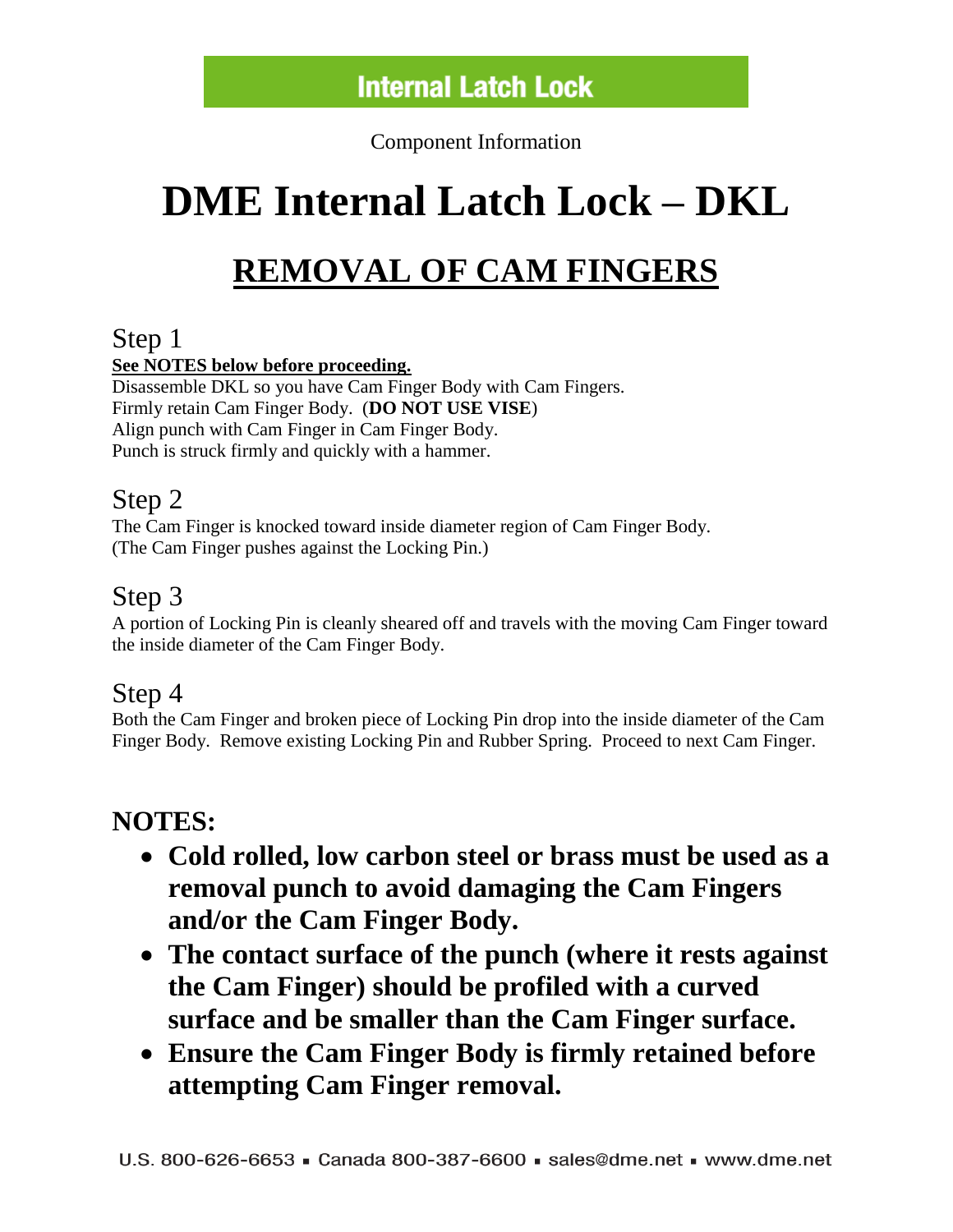

Component Information

# **DME Internal Latch Lock – DKL CAM FINGER INSTALLATION**







1. Locate blind hole on side of Cam Finger.

- 2. Insert Rubber Spring into blind hole on side of Cam Finger.
- 3. Insert Locking Pin onto Rubber Spring, in blind hole, on side of Cam Finger.